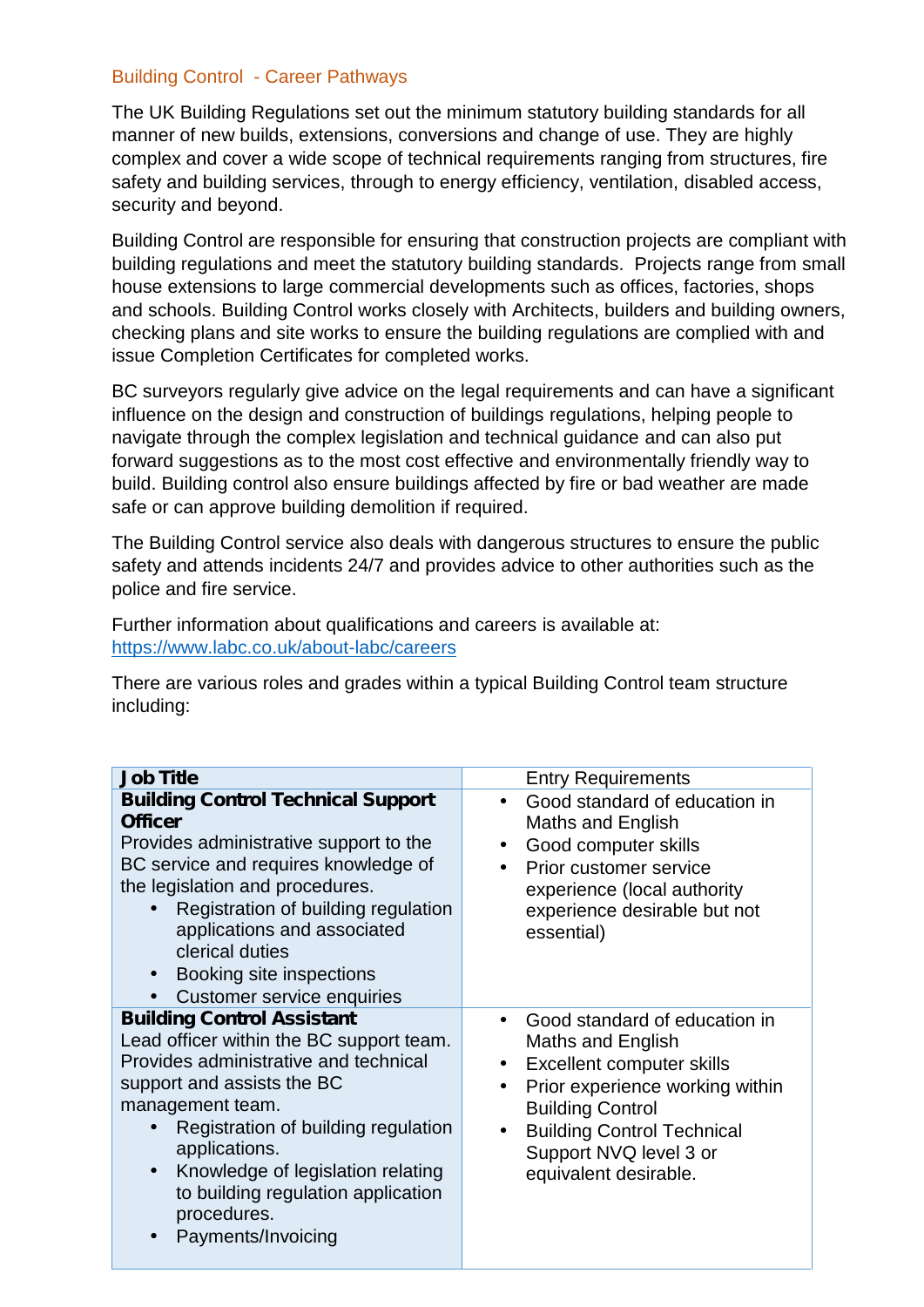| <b>Assistant/Trainee Building Control</b><br><b>Officer</b><br>Plan checking and site inspections of<br>domestic projects commensurate to<br>experience with the support and<br>supervision of a qualified surveyor                                                                                                                                                                                                                                                                                                                                                                                                                                                                                                  | NVQ level 3 in construction or<br>equivalent.<br>Working towards an appropriate<br>degree and professional<br>qualification                                                                                                                                                                                                                                                                                                                                                                                                                      |
|----------------------------------------------------------------------------------------------------------------------------------------------------------------------------------------------------------------------------------------------------------------------------------------------------------------------------------------------------------------------------------------------------------------------------------------------------------------------------------------------------------------------------------------------------------------------------------------------------------------------------------------------------------------------------------------------------------------------|--------------------------------------------------------------------------------------------------------------------------------------------------------------------------------------------------------------------------------------------------------------------------------------------------------------------------------------------------------------------------------------------------------------------------------------------------------------------------------------------------------------------------------------------------|
| <b>Area Building Control</b><br>Officer/Surveyor<br>Assesses plans submitted to the<br>Council and inspects building works to<br>check that designs and works comply<br>with the Building Regulations. Also<br>deals with dangerous structures and<br>enforcement of illegal or non-compliant<br>building work.                                                                                                                                                                                                                                                                                                                                                                                                      | Appropriate degree in Building<br>studies or equivalent technical<br>qualifications and experience<br>Professional Qualification (e.g.<br>Chartered Surveyor (RICS),<br><b>Chartered Building Engineer</b><br>(CABE) or equivalent.<br><b>Evidence of Continuing</b><br><b>Professional Development</b>                                                                                                                                                                                                                                          |
| <b>Senior Building Control Surveyor</b><br>Leads a team of Building Control<br>Officers providing technical support to<br>BCO's and organising day to day<br>inspection work.<br>Individual caseload of plan<br>checking and site inspections.<br>Dangerous structures including<br>out of hours incidents.<br><b>Statutory Enforcement</b>                                                                                                                                                                                                                                                                                                                                                                          | Appropriate degree in Building<br>studies or equivalent technical<br>qualifications and experience<br>Professional Qualification (e.g.<br>Chartered Surveyor (RICS),<br><b>Chartered Building Engineer</b><br>(CABE) or equivalent.<br>Extensive experience of working<br>in the Building Control<br>profession.<br><b>Evidence of Continuing</b><br><b>Professional Development</b>                                                                                                                                                             |
| <b>Principal Building Control Surveyor</b><br>Responsible for operational day to day<br>running of the service. Supports the BC<br>team on the interpretation and<br>enforcement of Building Regulations<br>and Building Act 1984. Also:<br>Line management of a team of<br>surveyors and support staff.<br>Allocation of work to officers<br>Plan checking and site<br>inspections.<br>Dangerous structures including<br>out of hours incidents.<br>Enforcement<br>Quality management system<br>Dealing with complaints<br>Marketing/customer liaison<br>Setting charges and fee quotes<br>Assists the BCM with strategic<br>service planning and marketing<br>Liaison with other authorities and<br>council depts. | Appropriate degree in Building<br>studies or equivalent technical<br>qualifications and experience<br>Professional Qualification (e.g.<br>Chartered Surveyor (RICS),<br><b>Chartered Building Engineer</b><br>(CABE) or equivalent.<br>Extensive experience of working<br>in the Building Control<br>profession.<br>Managerial Qualification e.g.<br><b>ILAM</b><br><b>Evidence of Continuing</b><br><b>Professional Development</b><br>Additional specialist qualifications<br>beneficial e.g fire safety<br>engineering, energy<br>assessments |
| <b>Building Control Manager</b><br>Lead officer responsible for the<br>provision of the Council's Building<br>Control Service including strategic                                                                                                                                                                                                                                                                                                                                                                                                                                                                                                                                                                    | Appropriate degree in Building<br>studies or equivalent technical<br>qualifications and experience                                                                                                                                                                                                                                                                                                                                                                                                                                               |